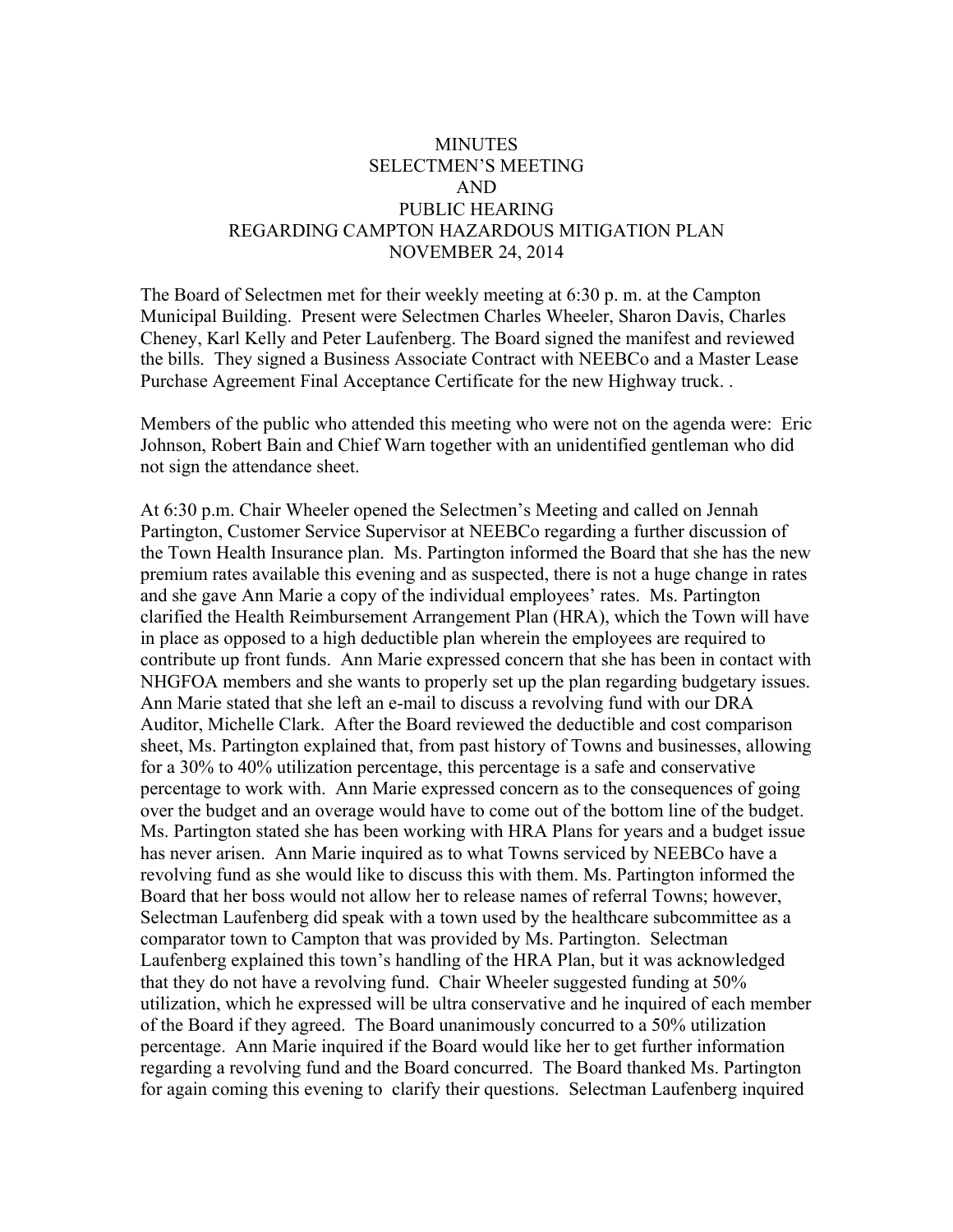as to a scheduled date when Ms. Partington could meet with employees. Ann Marie will contact Ms. Partington to arrange the date. Chair Wheeler acknowledged the Insurance Committee by thanking them for their hard work. Selectman Laufenberg informed the Board that Ms. Partington will be back to speak with the Board regarding dental insurance.

Chair Wheeler then temporarily adjourned the Selectmen's Meeting at 6:59 p.m.

At 7:00 p.m. Chair Wheeler opened the Public Hearing regarding the Campton Hazardous Mitigation Plan and called on Paul Hatch of NH Homeland Security and Emergency Management. Mr. Hatch explained that he was here this evening to answer and questions pertaining to the adopting of the updated Town of Campton Hazard Mitigation Plan and approving the Campton Hazard Mitigation Plan as a Community Wildfire Protection Plan. Mr. Hatch inquired if the Board had any questions and they did not. Chair Wheeler then inquired if the public had any questions. The public did not have any questions. Ann Marie proceeded to read the Resolution Adopting the Town of Campton Hazard Mitigation Plan update 2014. Chair Wheeler then inquired if there were any questions from the Board or the public. There were no questions.

Selectman Davis made a Motion to approve the adopting of the Campton Hazard Mitigation Plan Update 2014 as presented. The Motion was seconded by Selectman Laufenberg and with a roll call vote: Selectman Wheeler – aye, Selectman Davis – aye, Selectman Cheney – aye, Selectman Kelly – aye and Selectman Laufenberg, the plan was unanimously adopted and approved as presented and the Certificate of Adoption was signed and signatures acknowledged by Justice of the Peace this evening.

A Resolution Approving the Campton Hazard Mitigation Plan Update 2014 as a Community Wildfire Protection Plan was then read by Ann Marie Foote. Chair Wheeler inquired if there were any questions from the Board or the public. There were no questions. Selectman Davis then made a Motion to approve the Resolution Approving the Campton Hazard Mitigation Plan Update 2014 as a Community Wildfire Protection Plan. The Motion was seconded by Selectman Laufenberg and with a roll call vote: Selectman Wheeler – aye, Selectman Davis – aye, Selectman Cheney – aye, Selectman Kelly – aye, and Selectman Laufenberg – aye the Resolution was unanimously approved. The Resolution Approving the Campton Hazard Mitigation Plan Update 2014 as a Community Wildfire Protection Plan was signed this evening by Chair Wheeler and will be signed and approved by Daniel Defosses, Fire Chief and Kelly Bolger, Emergency Management Director. The Resolution will then be forwarded to the Department of Resources and Economic Development for signing by the Forest Ranger and the Director of NH Division of Forest and Land, DRED for signing.

Chair Wheeler thanked Mr. Hatch for coming this evening and he then closed the Public Hearing at 7:15 p.m.

Chair Wheeler then reopened the temporarily adjourned Selectmen's Meeting at 7:16 p.m. and called on Ann Marie to review correspondence.